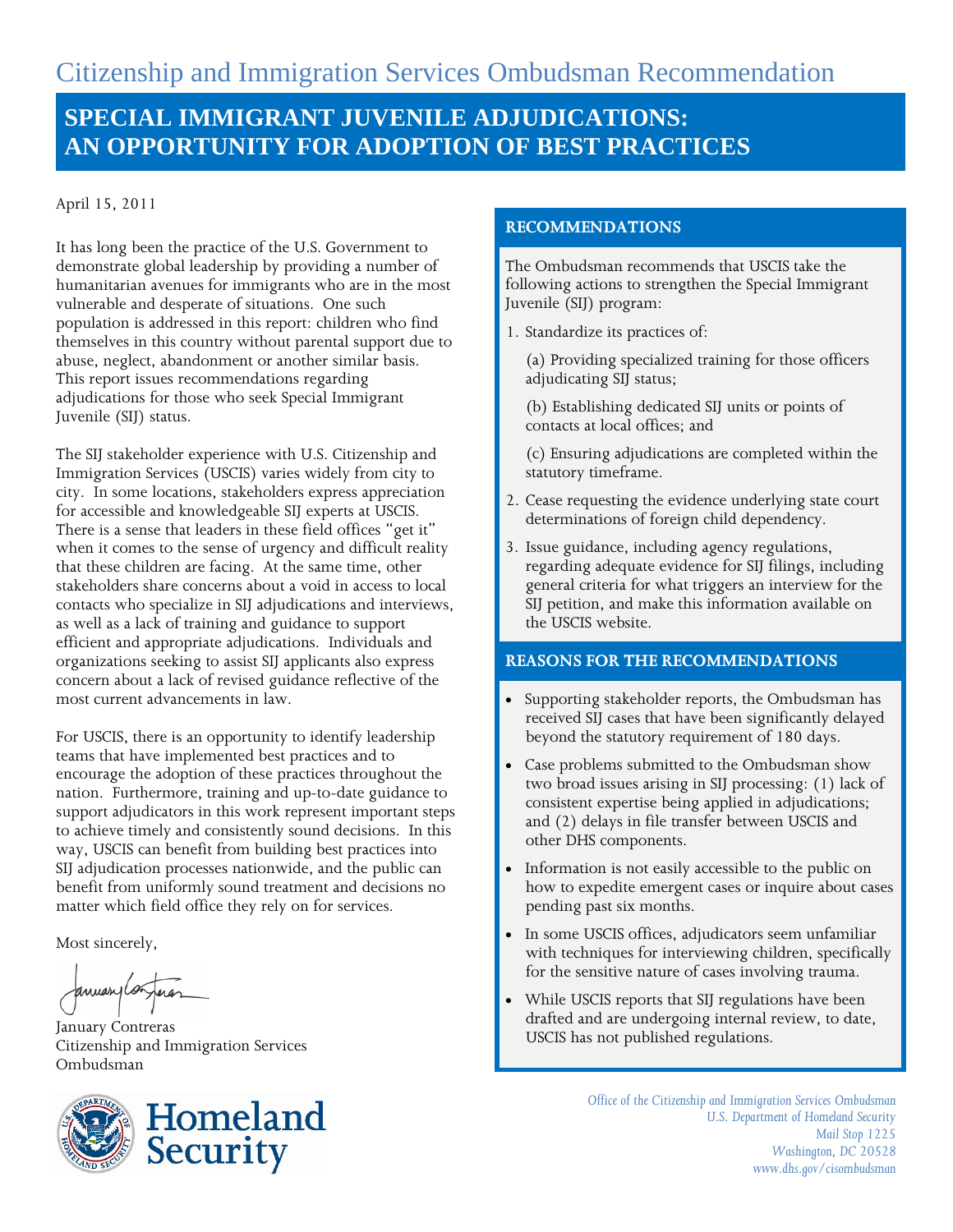# **SPECIAL IMMIGRANT JUVENILE ADJUDICATIONS: AN OPPORTUNITY FOR ADOPTION OF BEST PRACTICES**

# **April 15, 2011**

*The Citizenship and Immigration Services Ombudsman, established by the Homeland Security Act of 2002, provides independent analysis of problems encountered by individuals and employers interacting with U.S. Citizenship and Immigration Services, and proposes changes to mitigate those problems.*

# **EXECUTIVE SUMMARY**

This study reviews four aspects of U.S. Citizenship and Immigration Services (USCIS) handling of applications for Special Immigrant Juvenile (SIJ) status: (1) timeliness and consistency of adjudications; (2) officer expertise in conducting interviews and performing adjudications; (3) Requests for Evidence (RFE) improperly seeking evidence relating to the facts and circumstances underlying a juvenile court determination of dependency; and (4) the need for public guidance indicating how USCIS will process these cases under expanded eligibility criteria.

In the form of SIJ status, U.S. immigration law provides a method for abused, abandoned or neglected children without legal immigration status to obtain permission to remain lawfully in the United States. USCIS is required by statute to adjudicate SIJ status within 180 days of filing and in accordance with new and broader provisions. USCIS recently reduced processing times for SIJ applicants overall. However, cases received by the U.S. Citizenship and Immigration Services Ombudsman support stakeholder concerns that the adjudication of SIJ cases can be delayed significantly. These delays appear to be the result of two issues:

- First, while USCIS is precluded from re-evaluating the facts and circumstances underlying the juvenile court dependency determination, stakeholders representing SIJ applicants report RFEs seeking access to such evidence used by the court when making a dependency determination. This evidence has often been placed "under seal" and obtaining it from the courts requires a significant amount of time and effort.
- Second, officers sometimes employ age-inappropriate interviewing techniques when questioning juvenile petitioners; which often leads to the erroneous perception that the child is being evasive, or is not credible – unnecessarily forcing petitioners to spend a great deal of time preparing the child for the interview and gathering additional evidence. Inappropriate interview techniques may also cause Immigration Services Officers to unnecessarily consume time verifying information that falsely appears to be incongruous.

For these reasons, among others, cases have been delayed beyond 180 days, some languishing up to a year or more. If problem areas such as delayed, or inappropriately denied, adjudications and inappropriate interview techniques are not properly addressed, eligible applicants may be discouraged from seeking a benefit specifically designed to help abused, abandoned and neglected immigrant children rebuild their lives in the United States.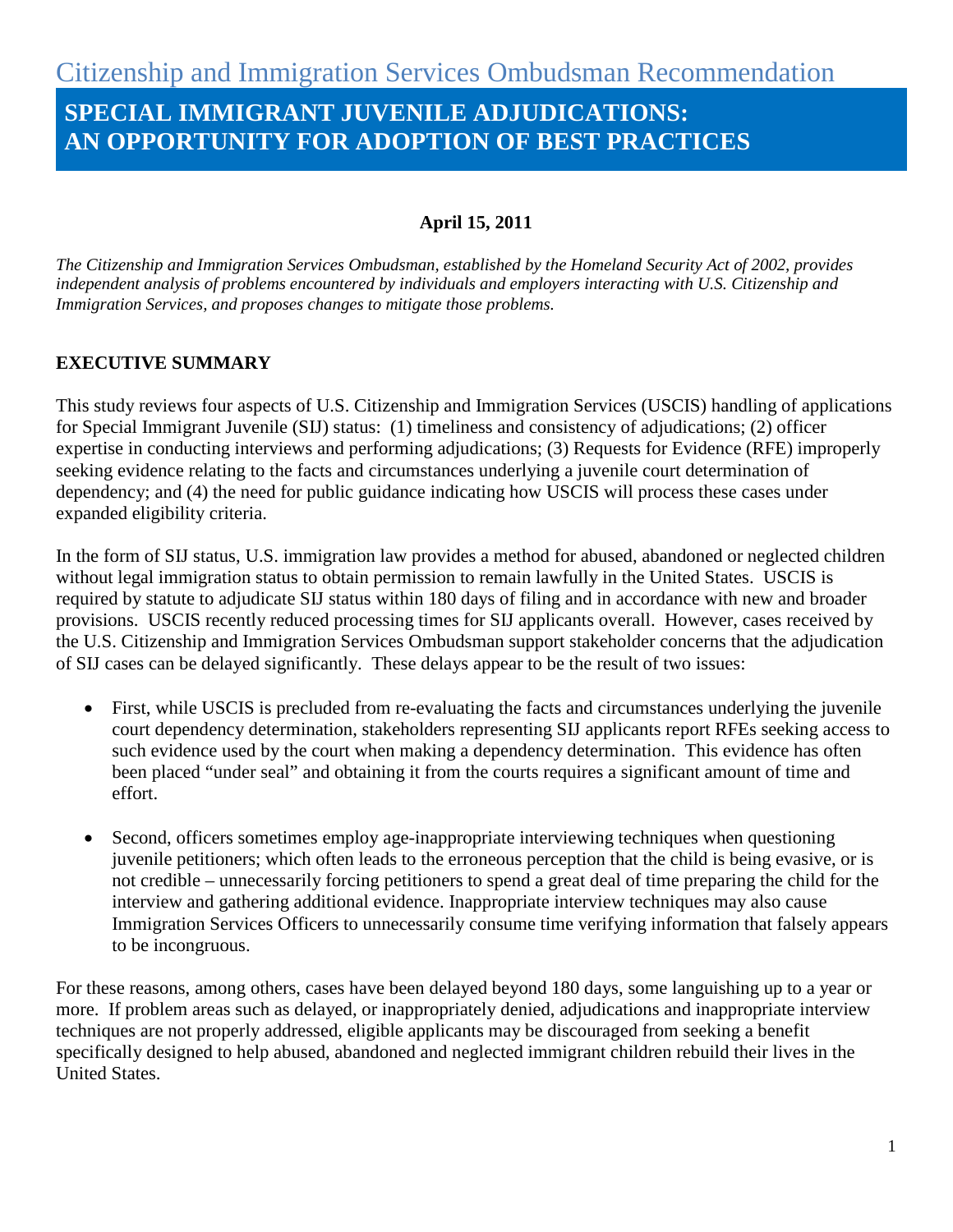#### **The Ombudsman recommends that USCIS:**

- **(1) Standardize its practices of:** 
	- **(a) Providing specialized training for those officers adjudicating SIJ status;**
	- **(b) Establishing dedicated SIJ units or Points of Contact (POCs) at local offices; and**
	- **(c) Ensuring adjudications are completed within the statutory timeframe.**
- **(2) Cease requesting the evidence underlying juvenile court determinations of foreign child dependency.**
- **(3) Issue guidance, including agency regulations, regarding adequate evidence for SIJ filings, including general criteria for what triggers an interview for the SIJ petition, and make this information available on the USCIS website.**

### **BACKGROUND**

**Legal Framework.** In [1](#page-2-0)990, Congress established the SIJ category<sup>1</sup> in order to provide protection to abused, abandoned or neglected children without legal immigration status. A child typically demonstrates to USCIS that he/she has been abused, abandoned or neglected by submitting a juvenile court order of dependency as evidence in support of the SIJ petition. A child's dependency status is determined according to the law of the state where the child is residing. Not all states define child abuse, abandonment, or neglect the same way. Some have statutory definitions using terms such as "child endangerment," which include broader concepts of abandonment and/or neglect.

Under the terms of the SIJ legislation, a juvenile court determination of dependency<sup>[2](#page-2-1)</sup> submitted to USCIS to establish SIJ eligibility<sup>[3](#page-2-2)</sup> had to include the finding that a foreign juvenile qualified for long-term foster care in the United States.

<span id="page-2-5"></span>However, the William Wilberforce Trafficking Victims' Protection Reauthorization Act of 2008 (TVPRA  $2008)^4$  $2008)^4$  amended the eligibility definition to permit broader findings by a juvenile court to serve as the basis for an SIJ status application. Now, to be eligible, a child<sup>[5](#page-2-4)</sup> must submit an order of dependency that shows:

- 1) The child was declared dependent on a juvenile court, or placed in the custody of the State or an appointed individual;
- 2) That reunification with one or both parents is not viable due to abuse, neglect or abandonment (or a similar basis found under State law); and
- 3) That it would not be in the child's best interest to be returned to the home country or place of last residence.<sup>[6](#page-2-5)</sup>

<span id="page-2-0"></span><sup>&</sup>lt;sup>1</sup> INA § 101(a)(27)(J). Other forms of humanitarian immigration relief available to juveniles include asylum, T or U visas, and VAWA benefits.

<span id="page-2-1"></span><sup>&</sup>lt;sup>2</sup> "Dependency" is defined at INA § 101(a)(27)(J), as amended by the Trafficking Victims' Protection Reauthorization Act of 2008 (TVPRA 2008) § 235(d).

INA §  $101(a)(27)(J)$ .

<span id="page-2-3"></span><span id="page-2-2"></span> $4$  TVPRA 2008 § 235(d)(2).

<span id="page-2-4"></span><sup>&</sup>lt;sup>5</sup> The TVPRA 2008 § 235(d) definition of "child" eligible for SIJ status tracks the definitions under INA §§ 101(b)(1) and (c)(1): an unmarried person under the age of 21 at the time of filing.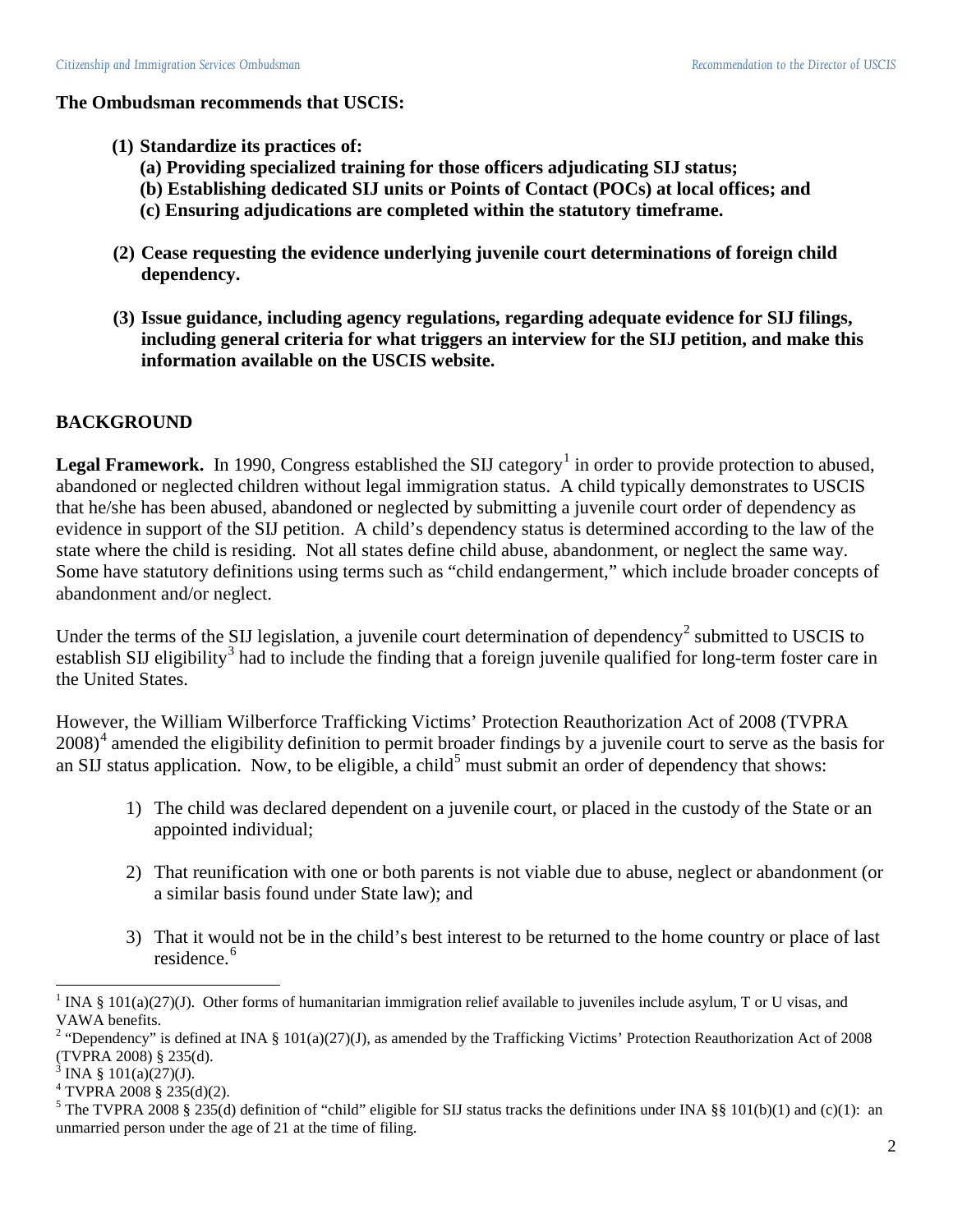Under TVPRA 2008, the need for a foster-care finding was eliminated.

Recognizing that children are more susceptible to predators, and therefore require special protections,  $\frac{7}{1}$  $\frac{7}{1}$  $\frac{7}{1}$  the TVPRA 200[8](#page-3-1)<sup>8</sup> also requires that SIJ petitions be adjudicated within 180 days of receipt, streamlines the petition process, and broadens exemptions from grounds of inadmissibility at the time of adjustment.<sup>[9](#page-3-2)</sup> Such added provisions were crafted to protect more children, who, when unlawfully present in the United States, are at particular risk for trafficking and other forms of exploitation, than were protected under the previous legal framework. [10](#page-3-3)

**Post-Apprehension Processing of Unaccompanied Children.** Although some children who ultimately petition for SIJ status enter the United States in the care of a single parent (or other guardian), the vast majority of SIJ status petitioners enter the U.S. as unaccompanied minors.[11](#page-3-4) Processing of unaccompanied minors typically progresses, as follows: within 72 hours of U.S. Customs and Border Protection (CBP) detaining unaccompanied foreign children, the U.S. Department of Health and Human Services' (HHS) Office of Refugee Resettlement places them in federally-staffed facilities with varying levels of security and services. The children are given "Know Your Rights" presentations, provided by non-profit organizations and *pro bono* attorneys, wherein they learn about a variety of immigration benefits. Those children who appear to meet no criteria for a benefit may elect "Voluntary Departure" and return to their country of origin.

A foreign child who is old enough to work, but who does not hold lawful immigration status cannot obtain legal employment or apply for student loans, and may be subject to removal from the United States. However, the SIJ provisions allow qualifying foreign children to obtain relief from removal, and other important immigration benefits, such as employment authorization. Qualifying foreign children may self-petition for SIJ status by filing Form I-360, Petition for Amerasian, Widow(er), or Special Immigrant. SIJ petitioners may also apply concurrently to remain permanently in the United States by filing Form I-485, Application to Register Permanent Residence or Adjust Status. Minors with pending Forms I-360 and I-485 may also file Form I-765,

 $6$  TVPRA 2008 § 235 (d)(1)

<span id="page-3-0"></span><sup>&</sup>lt;sup>7</sup> See generally, House Committee Report 110-430 – Part 1, 110<sup>th</sup> Congress, on William Wilberforce Trafficking Victim's Protection Act of 2007 (as introduced).<br><sup>8</sup> Most TVPRA 2008 provisions applying to children took effect on March 23, 2009, although some pertaining to SIJs took effect on

<span id="page-3-1"></span>Dec. 23, 2008, immediately upon Presidential signature. Previously, the Trafficking Victims Protection Act (TVPA), Pub. L. No. 106-386, enacted in October 2000, sought to ensure the prosecution of traffickers and protection of trafficking victims. The TVPA was amended in 2003 to 2005, and other statutes have updated it, including the Violence Against Women Act, Department of Justice Reauthorization Act of 2005 (Pub. L. No. 109-162), and the Adam Walsh Child Protection and Safety Act of 2006 (Pub. L. No. 109-

<span id="page-3-2"></span><sup>248).</sup> DHS/USCIS has not issued implementing regulations for the TVPRA 2008.<br><sup>9</sup> SIJ adjustment of status provisions can be found at INA § 245(h). Under TVPRA 2008, these provisions include exemptions from INA §§ 212(a)(4), (a)(5)(A), (a)(6)(A), (a)(6)(C), (a)(6)(D), (a)(7)(A), (a)(9)(B), which state "grounds of inadmissibility" that would otherwise prevent adjustment.

<span id="page-3-3"></span> $10$  Sec 236(h) of the TVPRA 2008 clarifies the definition of an unaccompanied alien child as set out in the Homeland Security Act of  $2002 \text{ § } 462(g)(2)$  (6 U.S.C. 279(g)(2)) and throughout the TVPRA 2008, as being designated when "a parent or legal guardian shall not be considered to be available to provide care and physical custody of an alien child unless such parent is in the physical presence of, and able to exercise parental responsibilities over, such child at the time of such child's apprehension and during the child's detention." The Ombudsman uses the term unaccompanied "foreign" child as synonymous with "alien" child.

<span id="page-3-4"></span> $11$  In FY 2009, U.S. Customs and Border Protection (CBP) reported apprehending more than 120,000 children. More than 20,000 of these children were not accompanied by a parent or legal guardian. Unaccompanied minor children are detained and placed in removal proceedings while the U.S. government attempts to locate their parents or guardians. During both FY 2008 and FY 2009, 7,000-8,000 unaccompanied foreign children were permitted to remain in the United States for some duration because they had no suitable parent or guardian to provide care or physical custody, or because the child alleged fear of return to the home country. Data assessed in "CBP's Handling of Unaccompanied Alien Children," DHS Office of the Inspector General, OIG-10-117, p. 3 (Sept. 2010).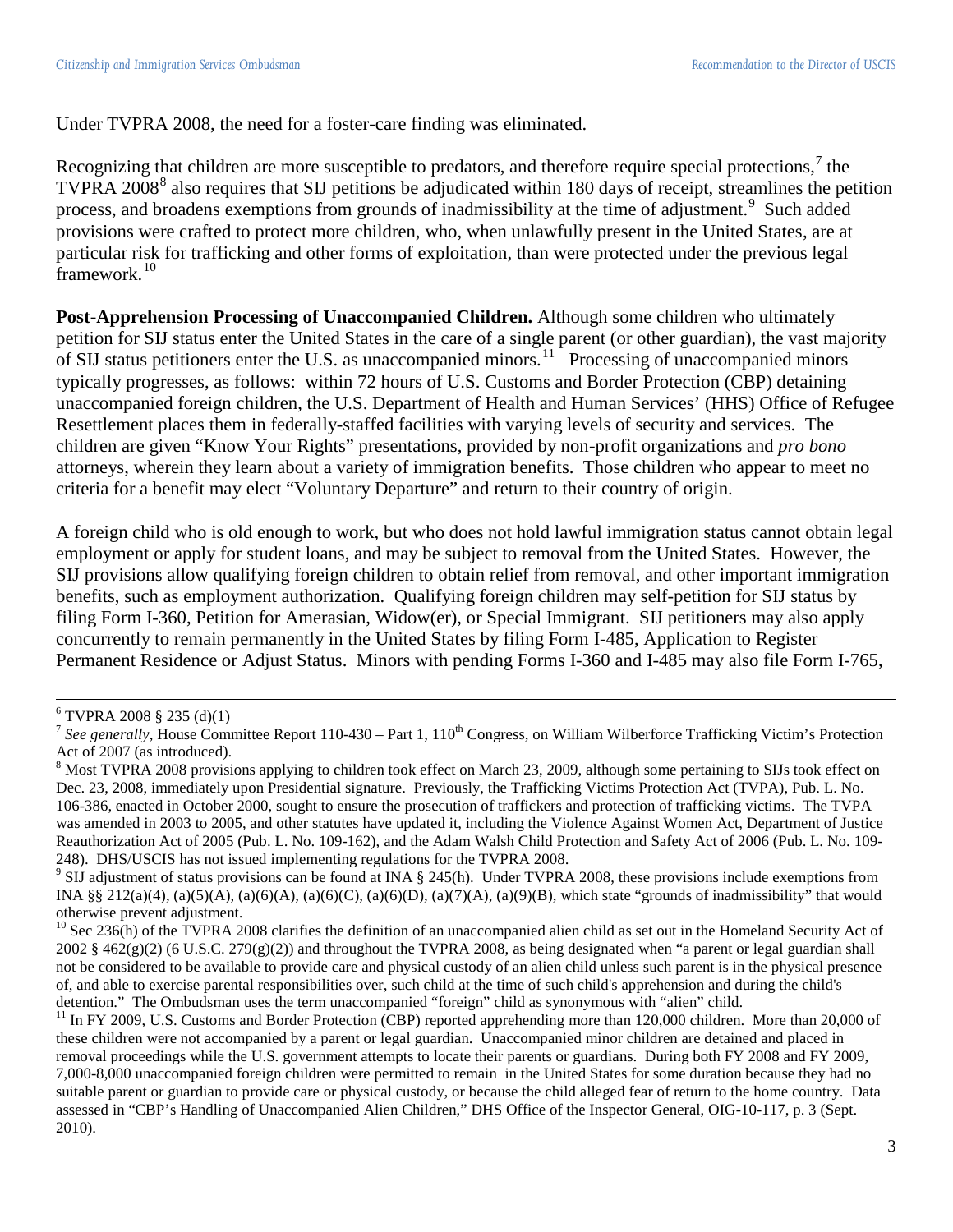Application for Work Authorization; the Employment Authorization Documents issued by USCIS are frequently used as a primary form of identification.

**USCIS SIJ Processing.** USCIS reviews immigration claims filed by this vulnerable population of children on the basis of Form I-360 self-petitions, and supporting documentation. Due to the sensitive and specialized nature of these cases, some USCIS offices have assigned specially trained Immigration Service Officers to SIJ adjudications. Other offices rotate Immigration Services Officers from other adjudications lines.

BEST PRACTICE: The Ombudsman interviewed<sup>[12](#page-4-0)</sup> a district office adjudicator who handles SIJ matters. By special assignment, this officer works to adjudicate approximately 30 SIJ cases per week and has space in her schedule for emergency interview appointments. These slots are available should a child be on the verge of aging-out or need some special accommodation. She stated that when she issues RFEs, they typically relate to language insufficiencies in the court order. When an interview is required, she begins on a light note, and continues by "showing genuine interest" in the child's life and interests. "We know the anxiety they have, given what they have gone through in their lives; empathy and patience can put kids at ease so they can understand and respond to our questions." The officer stated her techniques were developed when shadowing a USCIS colleague and by previous training in social work.

**Timeliness of Adjudications.** Case problems submitted to the Ombudsman show two broad issues arising in SIJ processing: 1) lack of consistent expertise being applied in adjudications; and 2) delays in file transfer between USCIS and other DHS components. The first issue appears to arise because not all USCIS offices assign specially trained Immigration Services Officers to review and adjudicate SIJ cases. The second issue appears to stem from a lack of clear DHS protocols for the movement of files associated with special cases. Although most cases are processed in a timely fashion, the processing of some cases appears to be delayed due to significant difficulties in moving A-Files from one location to another. The few cases that are delayed in this manner result in profound impacts upon the child petitioners. According to stakeholders, some children whose cases are delayed are aging out of state care, becoming homeless, finding themselves ineligible for social services, and are unable to obtain work authorization.<sup>[13](#page-4-1)</sup>

CASE PROBLEMS & BEST PRACTICES: In December 2010, a stakeholder sent six SIJ cases to the Ombudsman stating that adjudications were beyond processing times. The Ombudsman contacted USCIS about the long-pending applications. USCIS explained that the field office was reorganizing operations to establish new processes to ensure timeliness, including creating a separate unit with its own supervisor to handle these cases and an email address where attorneys or accredited representatives can send requests for expeditious handling of SIJ cases. As a result, USCIS scheduled four of the applicants for interview, reported that it was awaiting an A-file for another, and assigned an officer to adjudicate the sixth case.

Stakeholders report the lack of a meaningful way to expedite emergent cases or inquire about cases pending past six months – indicating that INFOPASS appointments and the USCIS call center do not produce

<span id="page-4-1"></span><span id="page-4-0"></span><sup>&</sup>lt;sup>12</sup> Information received from USCIS by the Ombudsman (Mar. 25, 2011).<br><sup>13</sup> Under the terms of the 2010 *Perez-Olano* Settlement Agreement, children who aged-out while awaiting adjudication may file motions to reopen their cases. *See generally*, USCIS Policy Memorandum, Office of the Director, *Implementation of the Special Immigrant Juvenile Perez-Olano Settlement Agreement*, pg. 3 (Apr. 4, 2011). The Settlement took effect on Dec. 14, 2010 and retroactively entitles children who filed on or after May 13, 2005 and were denied for a variety of reasons to file motions to reopen. On March 19, 2010 USCIS provided the Ombudsman with data stating average processing times for SIJ adjudications fell from 150 days (during the fourth quarter of FY 2009) to 63 days (during the first quarter of FY 2010). The Ombudsman is encouraged that processing times are reportedly decreasing but notes that such reports are not consistent with cases received from practitioners and stakeholders.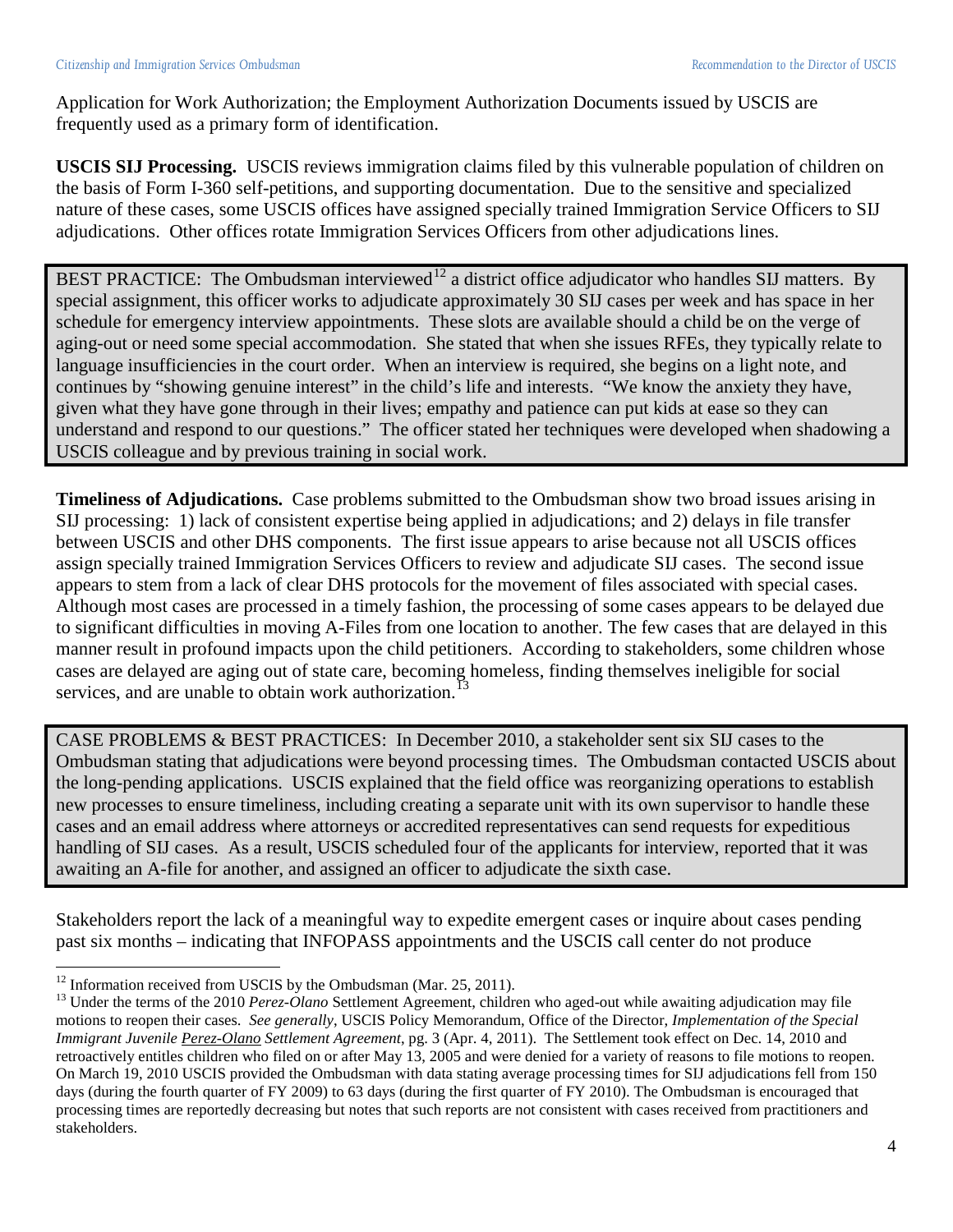satisfactory results in resolving time-sensitive and technical issues. USCIS guidance in the Adjudicator's Field Manual states that the agency must "Provide for expedited processing of cases at risk of aging out, *e.g.* , inperson filing for applicants who age out within a year; priority interviews and capturing of biometric information; other appropriate administrative relief."<sup>[14](#page-5-0)</sup> Yet, an attorney representing SIJ applicants has told the Ombudsman that, in three such cases, he/she resorted to filing a Freedom of Information Act request, or initiated litigation against USCIS, in order to resolve a problem case.

**Requests for Evidence.** The Ombudsman hears frequently that USCIS will request the evidence underlying the juvenile court dependency status determination. USCIS is permitted to inquire as to whether the juvenile court judge made a finding of abuse, neglect or abandonment. However, it is expressly prohibited from engaging in a *de novo* review of the facts and circumstances underlying the determination of dependency.<sup>[15](#page-5-1)</sup>

Assuming basic filing criteria are met, TVPRA 2008 permits USCIS to require additional evidence relating to the basis for the juvenile dependency order only in very limited circumstances. Generally speaking, such evidence may be requested when the dependency order fails to specify whether it was issued on the basis of abuse, neglect or abandonment. Furthermore, where the juvenile court order indicates that the dependency determination was based on factors such as parental failure to meet psychosocial or medical needs <sup>[16](#page-5-2)</sup> "the petitioner must establish that such a basis is similar to a finding of abuse, neglect, or abandonment" and USCIS may request the evidence necessary to make that showing.

Post-TVPRA 2008 USCIS memo guidance directs officers to check juvenile court (or designated administrative body) orders carefully "for language that reflects the new eligibility criteria."<sup>17</sup> However, it expressly prohibits officers from re-examining the harms that form the basis for the dependency finding.

CASE PROBLEM: *Pro bono* counsel reported to the Ombudsman, in November 2010, that USCIS issued an RFE regarding the claimed abuse, neglect or abandonment underlying the juvenile court dependency determination. Counsel stated this information is private, filed under seal, and not required to be disclosed to USCIS when seeking SIJ status. However, he told the Ombudsman his concern that withholding the requested information might prejudice his client. Counsel asked the court to unseal the documents, and he presented them to USCIS within 90 days. The case is still pending.

Additionally, USCIS guidance addresses the interview process and instructs officers "to avoid questioning a child about the details of the abuse, abandonment or neglect suffered, as those matters were handled by the juvenile court, applying state law."[18](#page-5-4) Aside from this 2009 Memorandum, there is no formal, internal, current adjudication guidance addressing the treatment of evidence or interviews in the SIJ context. Rather, the USCIS Adjudicator's Field Manual (AFM) (revised 9/2/2010) does not mention any of the SIJ status provisions of the TVPRA 2008;<sup>[19](#page-5-5)</sup> for one, it repeatedly cites the out-dated requirement that a child needs to be found eligible for

<span id="page-5-0"></span><sup>&</sup>lt;sup>14</sup> See http://www.uscis.gov/ilink/docView/AFM/HTML/AFM/0-0-0-1/0-0-0-6330/0-0-0-7696.html (accessed Apr. 13, 2011).

<span id="page-5-1"></span><sup>&</sup>lt;sup>15</sup> 8 U.S.C. §1101(a)(27)(J) (2003); 8 C.F.R. § 204.11(c)(6) and (d)(2)(i); USCIS Interoffice Memorandum, Office of Policy and Strategy and Domestic Operations, *Trafficking Victims Protection Reauthorization Act of 2008: Special Immigrant Juvenile Status Provisions,* p. 4 (Mar. 24, 2009). <sup>16</sup> *Id.* <sup>17</sup> *Id.* at*,* p. 2. <sup>18</sup> *Id.* at.*,* p. 4.

<span id="page-5-2"></span>

<span id="page-5-3"></span>

<span id="page-5-4"></span>

<span id="page-5-5"></span><sup>&</sup>lt;sup>19</sup> When the Ombudsman requested adjudication guidance for SIJ petitions, USCIS responded, "As for Adjudicative guidelines, AFM Chapter 22.3(q) contains guidelines for adjudicating Special Immigrant Juveniles." Information received from USCIS by the Ombudsman (Mar. 19, 2010). *See* <http://www.uscis.gov/ilink/docView/AFM/HTML/AFM/0-0-0-1/0-0-0-6330/0-0-0-7696.html> (accessed Apr. 12, 2011).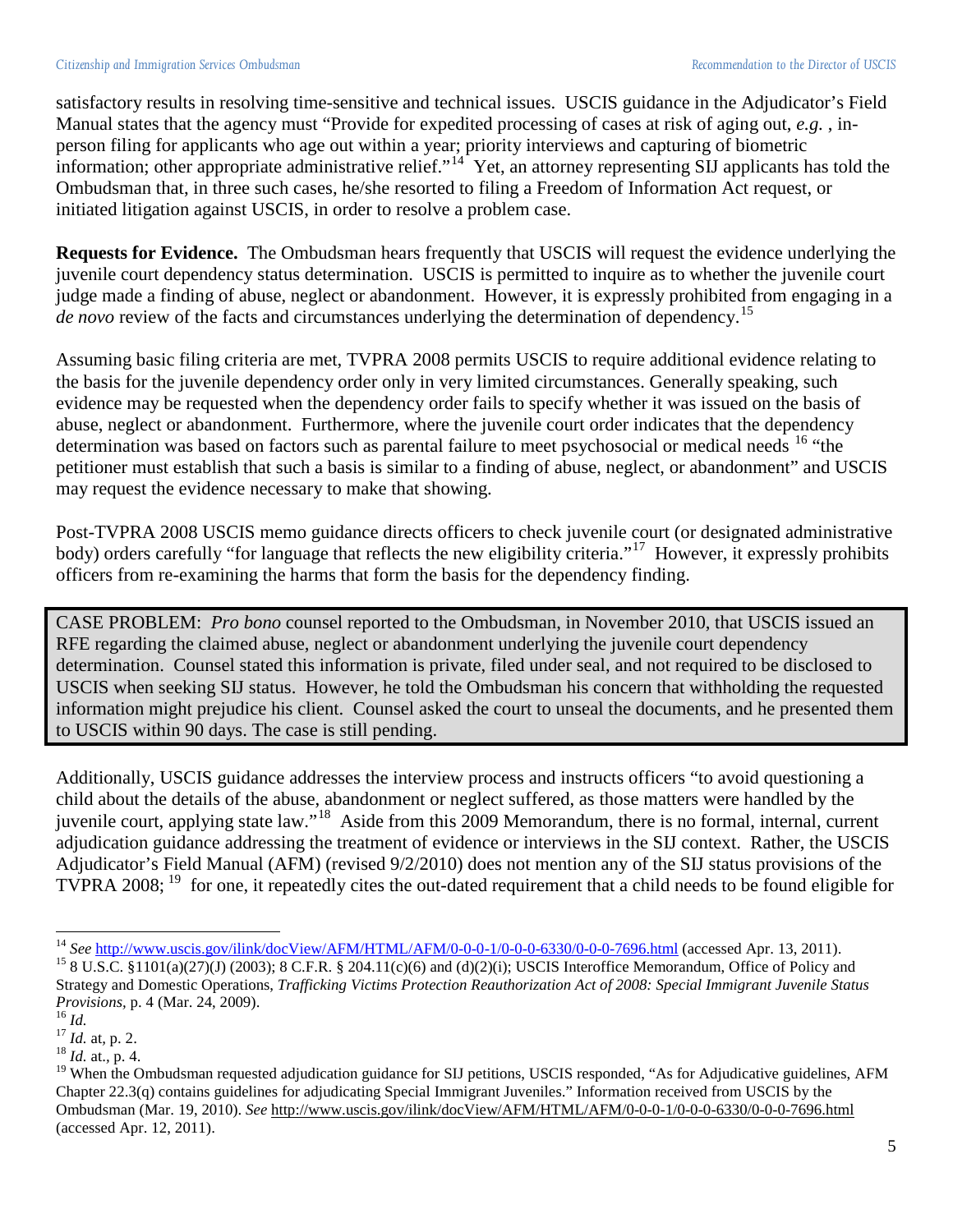foster care in order to qualify for SIJ status. The AFM, making no mention of the 2009 USCIS Memo, refers adjudicators to a [20](#page-6-0)04 USCIS Memo as prevailing guidance.  $^{20}$ 

CASE PROBLEM: In March 2011, a stakeholder contacted the Ombudsman regarding a denied SIJ petition under appeal. The denied applicant was under a Notice to Appear before an immigration judge within days and the appeal was still pending. USCIS based its denial on multiple grounds, including: 1) The supporting dependency order was issued by a county judge presiding over juvenile proceedings, rather than a "juvenile court"; and, 2) The applicant maintained a connection with a parent. In order to obtain an interview on the case, it was necessary for the stakeholder to make "numerous requests by phone, email and letter." In addition, the stakeholder complained that USCIS had violated USCIS policy asking for "details of the abuse, abandonment or neglect suffered…" by the SIJ petitioner. Upon review, the assessment of the Ombudsman's Office was that USCIS had inappropriately denied the application, based on an overly broad and/or incorrect interpretation of the relevant statute and policies. The Ombudsman referred the case to USCIS. Six days before the child's hearing in immigration court, a decision was issued upholding the appeal.

# **ANALYSIS & RECOMMENDATIONS**

The Ombudsman recommends that USCIS:

- **(1) Standardize its practice of:** 
	- **(a) Providing specialized training for those officers adjudicating SIJ status;**
	- **(b) Establishing dedicated SIJ units or POCs at local offices; and**
	- **(c) Ensuring adjudications are completed within the statutory timeframe.**

Due to the sensitive nature of SIJ adjudications, standardization of USCIS training for officers who perform interviews and adjudications is critical. Specially trained officers are provided with better resources to perform two key tasks: 1) Conduct interviews in a manner that balances agency information needs with a child's best interests; and, 2) Render legally sound decisions. In some USCIS offices, adjudicators seem unfamiliar with techniques for interviewing children and use language that is not age-appropriate. By way of comparison, stakeholders report that offices with specially-trained SIJ units are more likely to provide consistent, ageappropriate questioning and same-day decision making. Special training for officers assigned to SIJ adjudications would prepare them to properly conduct interviews involving traumatized children and familiarize them with the complex statutory requirements that are applicable to the review of SIJ cases.

Establishing dedicated SIJ units or SIJ POCs at local offices would ensure that SIJ petitions are adjudicated timely<sup>[21](#page-6-1)</sup> by experienced officers who are familiar with the attributes of SIJ claims, rather than officers who review an SIJ petition only occasionally. In addition, SIJ training and the establishment of SIJ units/POCs would likely eliminate delays associated with overly broad requests for evidence. There is ample precedent for this type of specialized approach, particularly in the humanitarian context – both Refugee and Asylum applications, for example, are processed by specially trained corps of adjudicators.

### **(2) Cease requesting the evidence underlying juvenile court determinations of foreign child dependency.**

Stakeholders have told the Ombudsman that one practical effect of requests for evidence underlying dependency orders is to burden applicants with onerous documentary requirements, including requests that

<span id="page-6-1"></span>

<span id="page-6-0"></span><sup>&</sup>lt;sup>20</sup> *Id.*  $^{20}$  *Id.* 255(d)(2) of the TVPRA 2008 requires adjudication within 180 days of filing.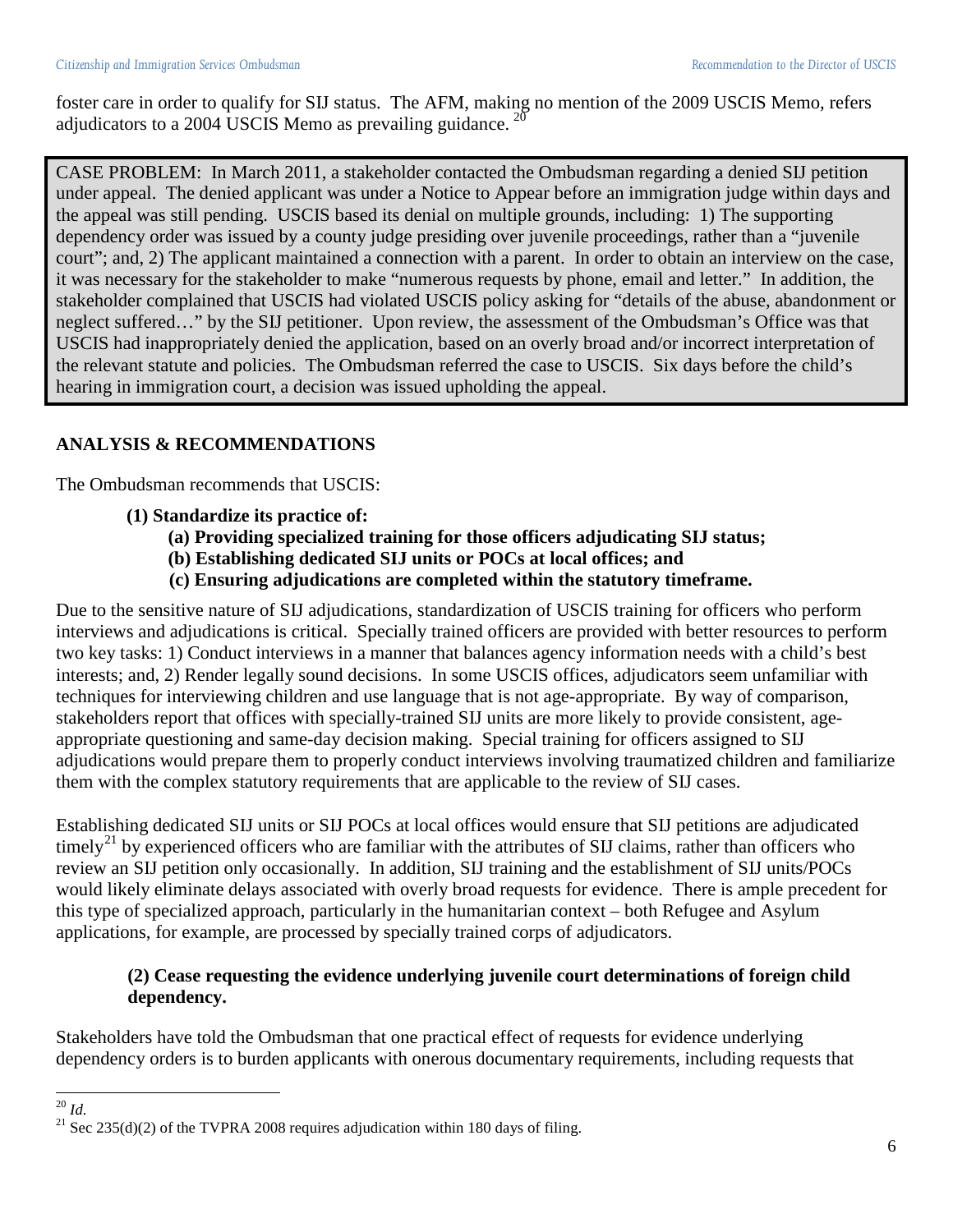juvenile courts pull and copy sensitive files. Thus, some stakeholders report that they have refrained from advising eligible children to seek SIJ status because re-adjudication of the dependency issue can upset the child, intrude on the child's privacy, and lengthen processing times.

When USCIS requests the evidence underlying juvenile court dependency orders, it is, in effect, engaging in an inappropriate review of the state tribunal's decision. Juvenile court dependency determinations are not a matter of federal law. USCIS is not vested with authority to make dependency determinations. It is not empowered to engage in post-decision legal or factual review of such decisions and it lacks the expertise possessed by state tribunals specializing in family law.

Accordingly, USCIS should issue clear and current guidance to adjudicators noting the weight that should be accorded to juvenile court dependency orders in the SIJ context and specifying the types of evidence that should be requested in the limited situations where it is necessary to confirm that a juvenile court order was issued on the basis of abuse, neglect, or abandonment.

# **(3) Issue guidance, including agency regulations, regarding adequate evidence for SIJ filings, including general criteria for what triggers an interview for the SIJ petition, and/or make this information available on its website.**

USCIS has reported that updated SIJ regulations have been drafted and are undergoing internal review. To date, however, USCIS has published neither an interim regulation, nor an updated final regulation.

In the absence of TVPRA 2008 regulations, stakeholders have asked USCIS to issue formal policy guidance. At the National Stakeholder meeting in 2009, USCIS stated that it has "drafted several guidance memoranda on the provisions of the TVPRA 2008 … and all are in various stages of the USCIS clearance process and we expect them to be issued soon."<sup>22</sup> As of this writing, no additional guidance has been made public.

Stakeholders report that the USCIS website and call center do not provide adequate information regarding SIJs. The site does contain general information on eligibility for SIJ-based adjustment of status.<sup>[23](#page-7-1)</sup> However, beyond general instructions for filing Form I-360,<sup>[24](#page-7-2)</sup> the USCIS website does not present any information on supporting documentation to be submitted with the SIJ petition.

With respect to the National Customer Service Center, stakeholders report that phone representatives are unable to answer their questions effectively because the scripts they read from fail to address the specific and technical nature of these cases. Additionally, stakeholders say that Tier One call center Contractor Service Representatives have not been referring them to USCIS Immigration Service Officers who are more likely to provide useful guidance.

Stakeholders report the need for more guidance on how best to prepare the petition to comply with USCIS' adjudications criteria and to prepare the applicant for any interviews. Stakeholders indicate that interviews

<span id="page-7-1"></span><span id="page-7-0"></span><sup>22</sup> USCIS National Stakeholder meeting, "Humanitarian-Based Benefits" (Oct. 27, 2009). <sup>23</sup> *See*

[http://www.uscis.gov/portal/site/uscis/menuitem.eb1d4c2a3e5b9ac89243c6a7543f6d1a/?vgnextoid=43ce3a4107083210VgnVCM100](http://www.uscis.gov/portal/site/uscis/menuitem.eb1d4c2a3e5b9ac89243c6a7543f6d1a/?vgnextoid=43ce3a4107083210VgnVCM100000082ca60aRCRD&vgnextchannel=43ce3a4107083210VgnVCM100000082ca60aRCRD) [000082ca60aRCRD&vgnextchannel=43ce3a4107083210VgnVCM100000082ca60aRCRD&vgnextchannel=dd346d26d17df110Vgn](http://www.uscis.gov/portal/site/uscis/menuitem.eb1d4c2a3e5b9ac89243c6a7543f6d1a/?vgnextoid=43ce3a4107083210VgnVCM100000082ca60aRCRD&vgnextchannel=43ce3a4107083210VgnVCM100000082ca60aRCRD) VCM1000004718190aRCRD (accessed Apr. 5, 2011). <sup>24</sup> *See* 

<span id="page-7-2"></span>[http://www.uscis.gov/portal/site/uscis/menuitem.5af9bb95919f35e66f614176543f6d1a/?vgnextoid=95be2c1a6855d010VgnVCM1000](http://www.uscis.gov/portal/site/uscis/menuitem.5af9bb95919f35e66f614176543f6d1a/?vgnextoid=95be2c1a6855d010VgnVCM10000048f3d6a1RCRD&vgnextchannel=dd346d26d17df110VgnVCM1000004718190aRCRD) [0048f3d6a1RCRD&vgnextchannel=dd346d26d17df110VgnVCM1000004718190aRCRD&vgnextchannel=43ce3a4107083210VgnV](http://www.uscis.gov/portal/site/uscis/menuitem.5af9bb95919f35e66f614176543f6d1a/?vgnextoid=95be2c1a6855d010VgnVCM10000048f3d6a1RCRD&vgnextchannel=dd346d26d17df110VgnVCM1000004718190aRCRD) CM100000082ca60aRCRD (accessed Apr. 5, 2011).